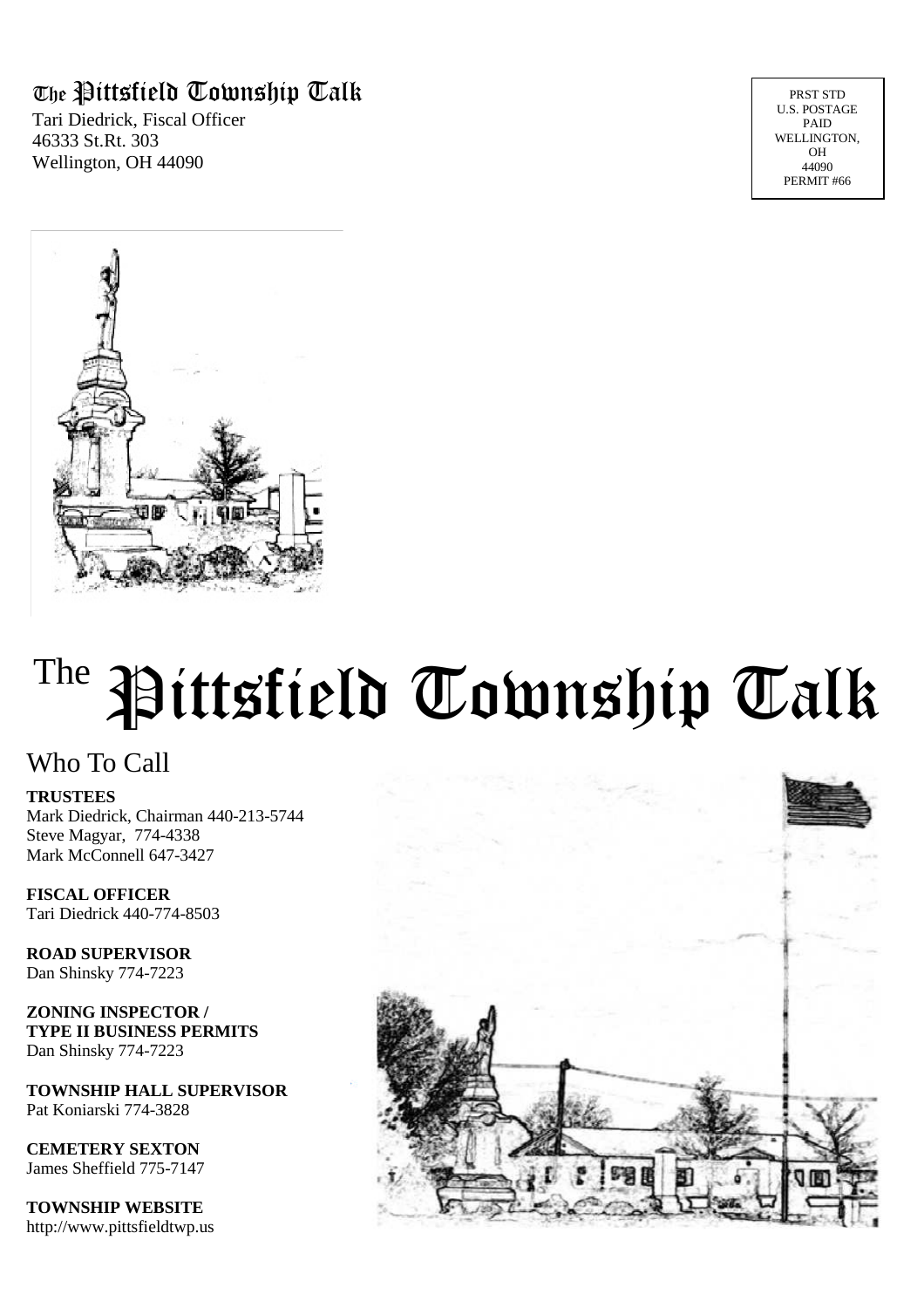## **DUMPSTERS RETURN**

#### **September 8, 2012 from 8a.m to 12:00p.m.**

PRIDE DAY was a success so the trustees have decided to rent dumpsters for an early fall large item clean-up for our township residents. *Materials allowed are the same as always. No tires, liquids, hazardous waste of any kind, or appliances containing Freon are allowed to be dropped off.*

Remember, township residents with trash pick-up can put LARGE items at the roadside on their normal pick-up day the second full week of each month. Check the Pittsfield website for announcements & weeks of large item pickups under "meetings and event calendar". Please note the above prohibited items are also excluded for roadside pick-up*.*



# **2012 TOWNSHIP PROJECTS**

#### **Roads**

Summer road work has almost been completed. The trustees hope to have one more road project completed before winter. The paving of Hughes west of 58 has helped to stop bleeding of that road and the balance of Hughes road west will be paved soon. Sealing & Chipping of Hughes, Whitney & Pitts Roads have been completed as normal maintenance. Lytle Construction was the low bidder on most of the projects.

#### **Cemeteries**



The trustees have once again invested in cemeteries improvements. The South (St. Rt. 58) Cemetery received some stone straightening and repairs as well as the East Cemetery (St. Rt. 303). We are concerned the pine trees on the west side of the East Cemetery are not going to survive many more years. They may have a pine disease and may need to be replaced and will be monitored for the next few years.

#### **Storm Water Projects**

Storm water fees that everyone has to pay to the county will fund a ditch cleaning project in Pittsfield. Several projects in Lorain County scored high enough to receive funding as well as Pittsfield Township. If you have a ditch or tile that is in need of repair please contact one of the trustees. There are always more projects than money. However, we will attempt to apply for funding for as many projects as possible.

## **Welcome New Fiscal Officer**

Welcome Pittsfield Township's new Fiscal Officer-Tari Diedrick. She is doing a great job handling the township's books, recording minutes and working on grants. She is currently employed by the Wellington Schools as a bookkeeper. With that experience, she has a great insight in public accounting. She can be reached at 440-774-8503 or email: tdiedrick@pittsfieldtwp.us . The Township mailing address has also changed and is now Tari Diedrick, 46333 St Rt 303, Wellington, Oh 44090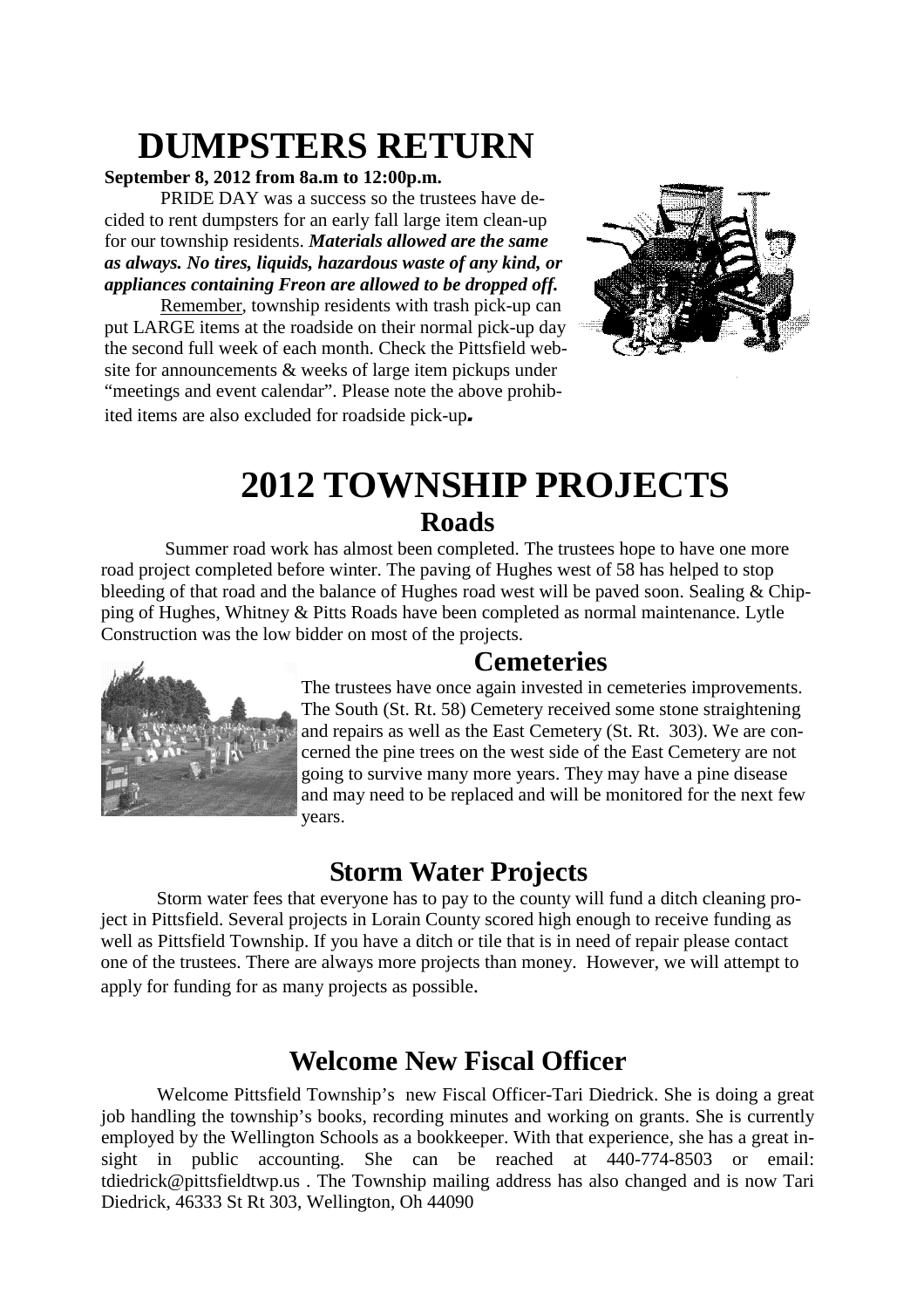



## **Lorain County Joint Police District is Formed**

Pittsfield Township Trustees have elected to join the Lorain County Joint Police District (LCJPD), which was formed with support of the Lorain County Township Association. This will allow township residents to have a say in participation and funding of this district. Only 2 townships of Lorain Counties 18 Townships have opted out of this district, Columbia and Lagrange.

The District will be governed by Lorain County Joint Police District Board made up of a trustee of each participating township. Funds generated by a small levy, 1.25 mils, will be controlled by the LCJPD Board of Directors. The Board will collect the levy revenues, contract with the Sheriff and fund the Sheriff directly.

Funding will dedicate up to 10 deputies to patrol 3 districts in the participating townships, patrol cars, equipment and training for deputies. These deputies would be in addition to what the county provides funding for, presently about 25 deputies with grants provide by Solid Waste & the Federal Government. Most of the deputies are now used for court duty, hospital duty, serving warrants in townships and cities, sexual predator registrations, background checks and other duties. Deputies on patrol only amount to 2 or 3 to cover the whole county of  $350+$  sq. miles.

A contract with the Sheriff was drafted and approved by the LCJPD Board with a budget attached. The budget is approximately 1.3 Million each year for 5 years.

The levy that will be voted on by Pittsfield Township Residents and the other 15 townships in the district will be 1.25mils for 5 years costing about \$39 per 100,000 valuation. The vote will be for all 16 townships only and not individually.

The sample levy is below that will appear on the ballot in November: